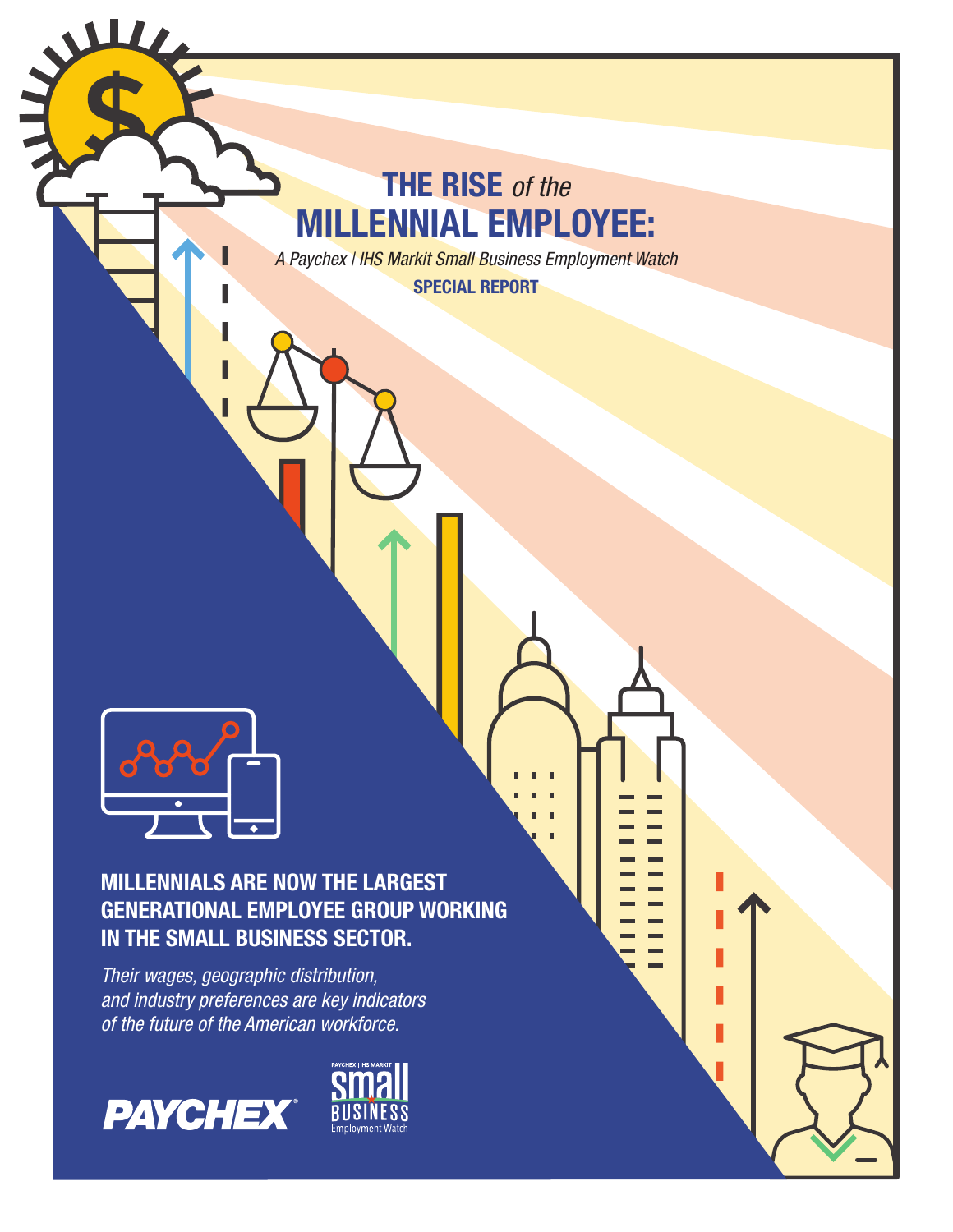## LLENNIAL SNAPSHO



**Where** *they work,***what** *they do, &* **how much they make** *provide* **valuable insights** *into current & future employees in the USA*





While Millennials have now surpassed other generations to become the workforce majority, notable differences can be seen when comparing the Millennial generation to the national average, especially when examining Millennial wages.



**GROWTH RATE** *as of* **SEPTEMBER 2017**

*is nearly* DOUBLE *5.8% compared to 3.0%* **the national rate,**

Millennials work slightly fewer weekly hours than the national average, 38.6 hours, compared to 38.8 hours nationally. Millennial males work approximately two more hours per week than Millennial females, 39.6 and 37.5 hours, respectively.

Female employees make up 45.3% of the Millennial full-time employee population, compared to 54.7% for males. For all full-time employees, the gender gap is wider, as females make up 43.9%, compared to 56.1% for males.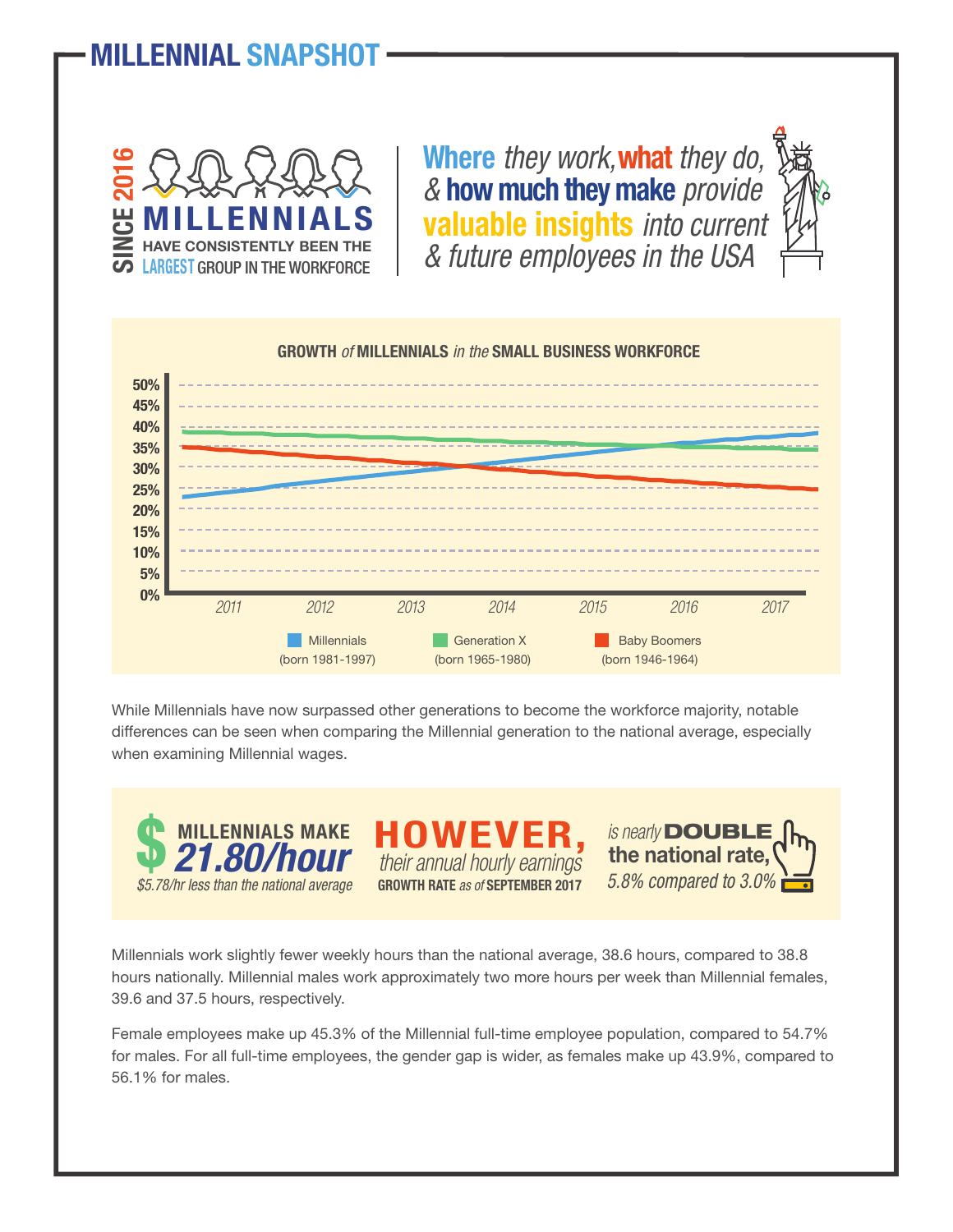## **WHERE IN THE U.S. ARE MILLENNIALS WORKING?**

*Proportion of Millennial employees in each region compared to the national average.*



#### **PROPORTION** *of* **SMALL BUSINESS MILLENNIAL EMPLOYEES** *by* **REGION** *and* **GENDER**



The proportion of Millennial employees in each region is within 2.2% of the national average, but there are still some areas of the country where the Millennial generation is more concentrated.

The West has the highest percentage of Millennial employees at 40.2%, while the Midwest has the lowest percentage of Millennial employees (36.0%).

*(except the Midwest)*

 $\mathbb{H}$  **% MILLENNIAL HIGHER** *than the male percentage in each region*



**MMIAL**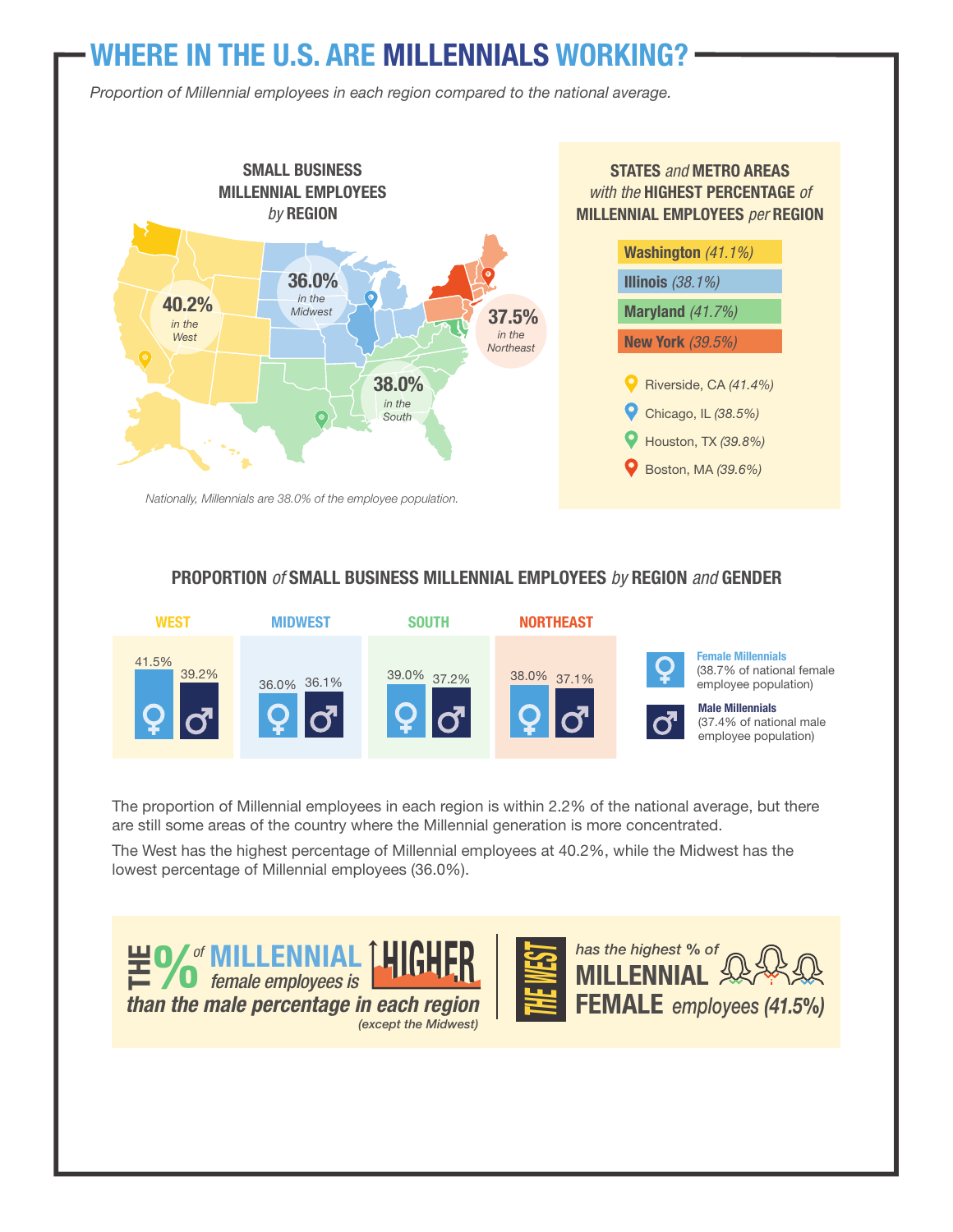# **IN WHICH INDUSTRIES ARE MILLENNIALS WORKING?**

*Proportion of Millennial employees in each industry compared to the national average.*

| <b>INDUSTRY</b>                                                | <b>Overall</b> (38.0% of national<br>employee population) | Female (38.7% of national<br>female employee population) | Male (37.4% of national<br>male employee population) |  |
|----------------------------------------------------------------|-----------------------------------------------------------|----------------------------------------------------------|------------------------------------------------------|--|
| <b>Construction</b>                                            | 37.3%                                                     | 30.0%                                                    | 38.8%                                                |  |
| <b>Education and Health</b><br><b>Services</b>                 | 38.7%                                                     | 40.4%                                                    | 32.5%                                                |  |
| <b>Financial Activities</b>                                    | 32.6%                                                     | 32.4%                                                    | 32.9%                                                |  |
| <b>Leisure and Hospitality</b>                                 | 49.9%                                                     | 49.7%                                                    | 50.1%                                                |  |
| <b>Manufacturing</b>                                           | 31.8%                                                     | 31.1%                                                    | 32.0%                                                |  |
| <b>Other Services (except</b><br><b>Public Administration)</b> | 37.9%                                                     | 38.0%                                                    | 37.9%                                                |  |
| <b>Professional and Business</b><br><b>Services</b>            | 39.1%                                                     | 39.7%                                                    | 38.6%                                                |  |
| <b>Trade, Transportation,</b><br>and Utilities                 | 36.3%                                                     | 37.3%                                                    | 35.8%                                                |  |

#### **SMALL BUSINESS MILLENNIAL EMPLOYEES** *by* **INDUSTRY**

Due to major technological innovations, job roles in every industry look very different today than they did when previous generations entered the workforce. Today, Leisure and Hospitality has the highest percentage of Millennial employees (49.9%), while Manufacturing has the lowest percentage of Millennial employees (31.8%).

> *the largest* GAPS *between the* % *of male and female* **MILLENNIAL EMPLOYEES**

*can be found in* **EDUCATION &** *HEALTH SERVICES and CONSTRUCTION*

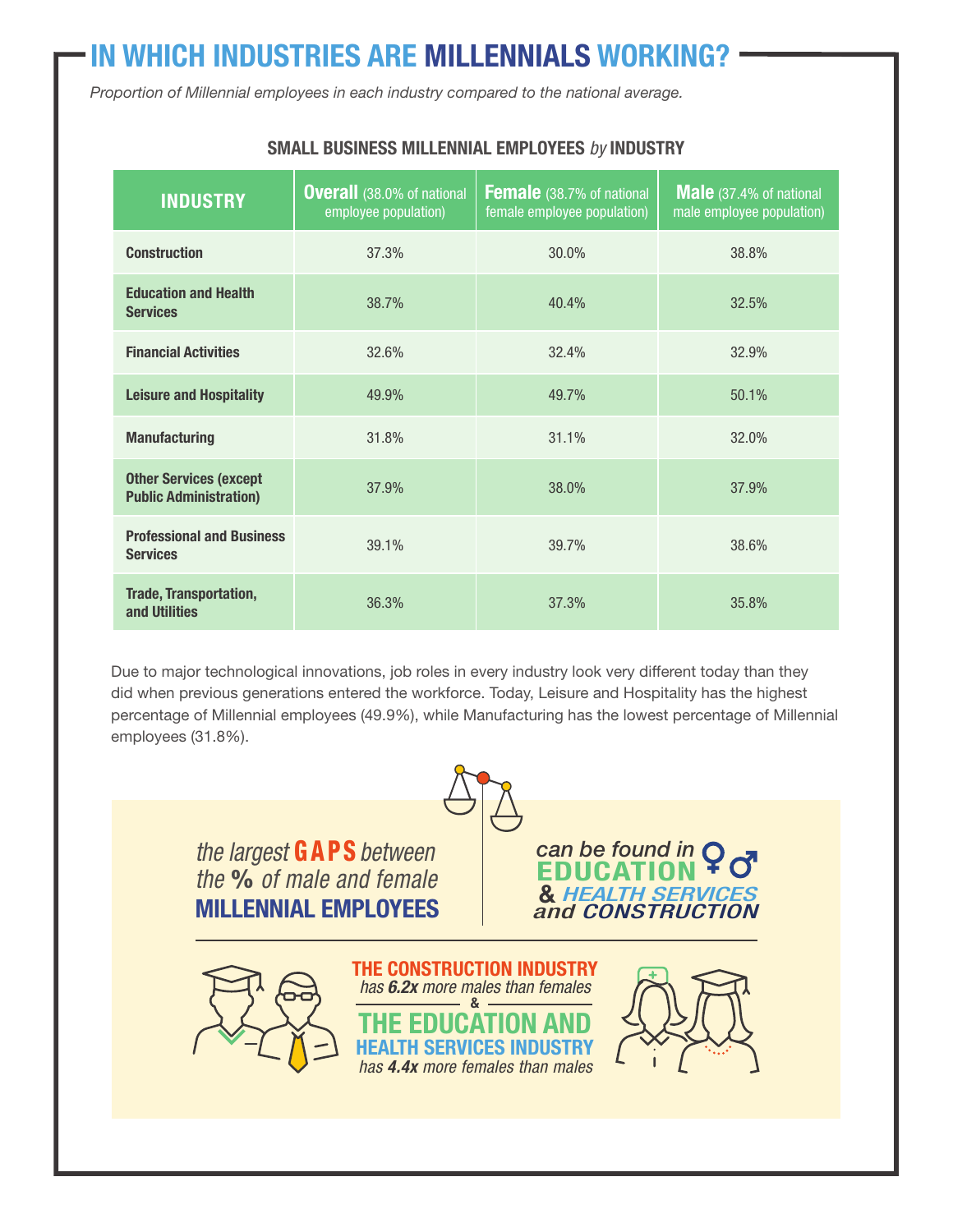## **ARE MILLENNIALS HELPING TO CLOSE THE GENDER PAY GAP?**

| <b>GENERATION</b>  | <b>OVERALL</b> |                              | <b>FEMALE</b> |                              | <b>MALE</b> |                       |
|--------------------|----------------|------------------------------|---------------|------------------------------|-------------|-----------------------|
|                    | \$/Hr.         | Annual<br><b>Growth Rate</b> | \$/Hr.        | Annual<br><b>Growth Rate</b> | $$/$ Hr.    | Annual<br>Growth Rate |
| <b>Overall</b>     | \$27.58        | 3.0%                         | \$23.95       | 3.3%                         | \$30.59     | 2.9%                  |
| <b>Millennials</b> | \$21.80        | 5.8%                         | \$20.44       | 5.3%                         | \$23.03     | 6.2%                  |

#### **HOURLY EARNINGS** *of* **FEMALES VERSUS MALES** *in* **SMALL BUSINESS**

Millennials earn less than the national average, likely due to Millennial employees being in the early stages of their careers.

What's particularly noteworthy when looking at Millennial pay compared to the national average is the generation's impact on the gender pay gap.



The gender gap is narrower among Millennials than employees of all generations, but the gap could widen again as Millennials climb the workforce ladder.

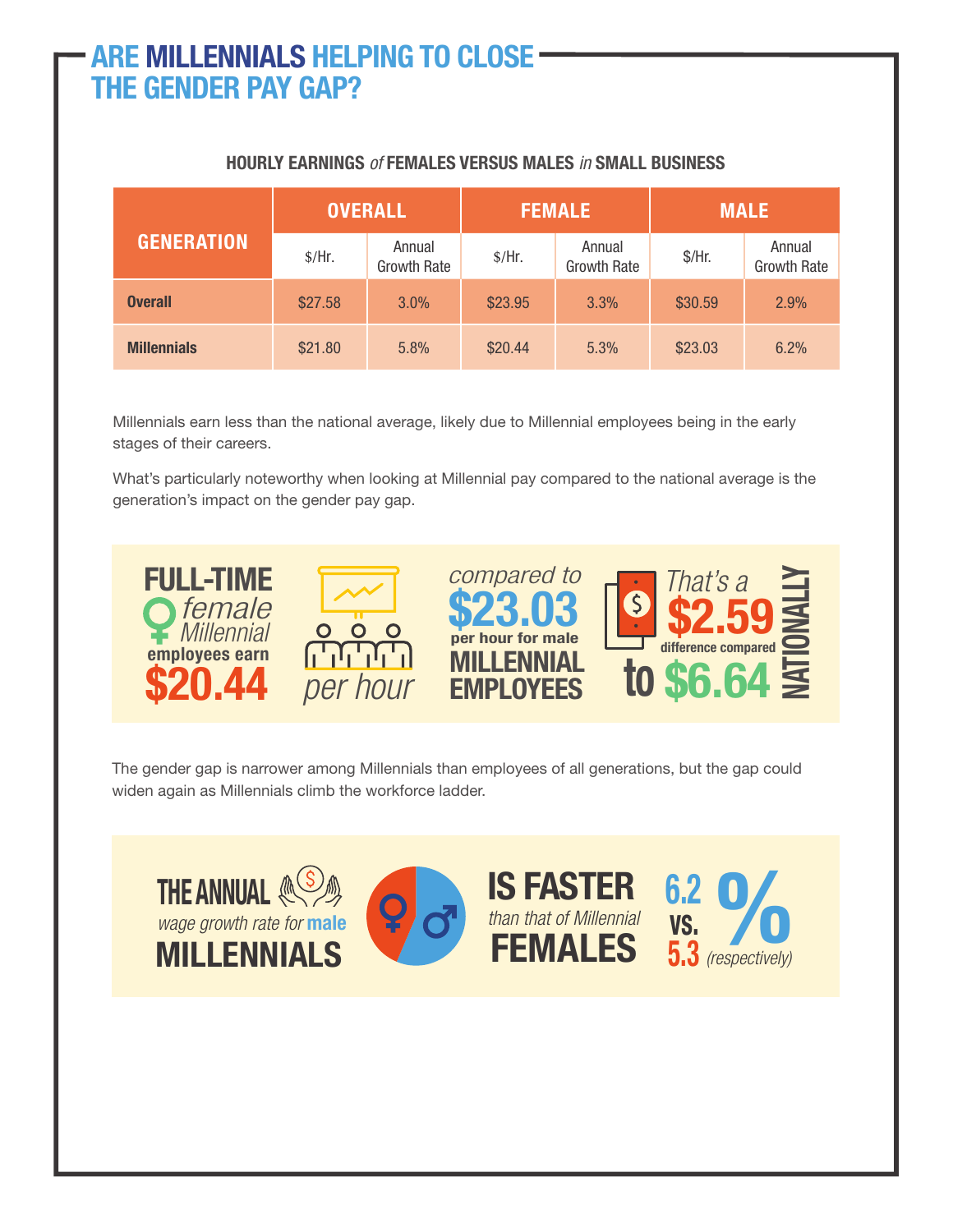## **WHERE ARE FULL-TIME MILLENNIAL EMPLOYEES EARNING THE MOST?**

*And where are their wages growing fastest?*

| m                |                          |                         |                |  |  |
|------------------|--------------------------|-------------------------|----------------|--|--|
| <b>REGION</b>    | <b>Overall (\$21.80)</b> | <b>Female (\$20.44)</b> | Male (\$23.03) |  |  |
| <b>South</b>     | \$20.99                  | \$19.43                 | \$22.39        |  |  |
| West             | \$22.96                  | \$21.69                 | \$24.02        |  |  |
| <b>Northeast</b> | \$22.44                  | \$21.35                 | \$23.31        |  |  |
| <b>Midwest</b>   | \$20.60                  | \$18.79                 | \$22.28        |  |  |

**MILLENNIAL HOURLY EARNINGS** *by* **REGION**

## **MASSACHUSETTS** has the highest **N** Millennial wages has the highest<br>Millennial wages<br>*among states* at **SAN FRANCISCO** has the highest wages among metros for Millennials at **\$29.21**

**RIVERSIDE** & **PHOENIX** tie for first place among metros in wage growth at 8.2% YOY.

**At 8.2%,** that's nearly double the state rate for all generations (4.5%).

**ARIZONA** is the state with the highest annual wage growth for Millennials.

#### **MILLENNIAL ANNUAL WAGE GROWTH** *by* **REGION**

| <b>REGION</b>    | <b>Overall (5.8 %)</b> | <b>Female (5.3 %)</b> | Male (6.2 %) |  |
|------------------|------------------------|-----------------------|--------------|--|
| <b>South</b>     | 5.9%                   | 5.2%                  | 6.5%         |  |
| West             | 6.5%                   | 6.4%                  | 6.1%         |  |
| <b>Northeast</b> | 5.7%                   | 5.2%                  | 6.1%         |  |
| <b>Midwest</b>   | 5.7%                   | 5.1%                  | 6.1%         |  |

Compared to all-generation wages, Millennials earn between 78 cents and 80 cents on the dollar across all regions, but there are some differences across regions when it comes to hourly earnings and yearly growth rates.

The Midwest has the lowest hourly rate and growth rate for Millennials (\$20.60 and 5.7%); the West has the highest (\$22.96 and 6.5%).

The Midwest and South are the lowest-paying regions and also have the largest gender pay gaps, 84 cents and 87 cents on the dollar, respectively, among Millennials.



*It's also the region with the highest percentage of female Millennial employees (41.5%)*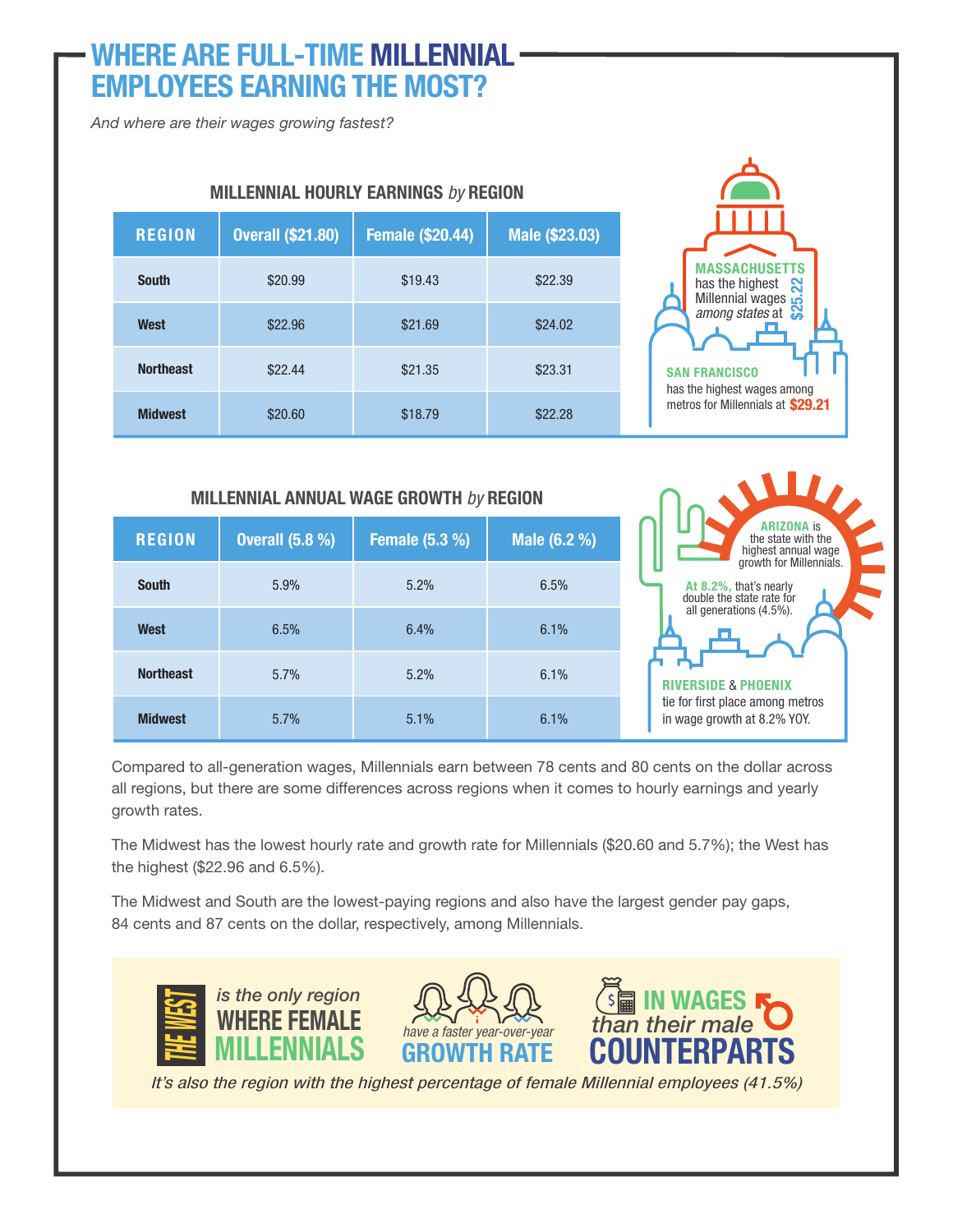### **IN WHICH INDUSTRIES ARE FULL-TIME MILLENNIAL EMPLOYEES EARNING THE MOST?**

*And in which industries are their wages growing fastest?*

| <b>INDUSTRY</b>                                                           | <b>Overall</b><br>(\$21.80) | <b>Female</b><br>(\$20.44) | <b>Male</b><br>(\$23.03) | <b>INDUSTRY</b>                                                           | <b>Overall</b><br>(5.8%) | <b>Female</b><br>(5.3%) | <b>Male</b><br>(6.2%) |
|---------------------------------------------------------------------------|-----------------------------|----------------------------|--------------------------|---------------------------------------------------------------------------|--------------------------|-------------------------|-----------------------|
| <b>Construction</b>                                                       | \$22.02                     | \$20.52                    | \$22.27                  | <b>Construction</b>                                                       | 5.7%                     | 5.7%                    | 5.8%                  |
| <b>Education and</b><br><b>Health Services</b>                            | \$21.06                     | \$19.81                    | \$27.32                  | <b>Education and</b><br><b>Health Services</b>                            | 6.2%                     | 5.5%                    | 8.7%                  |
| <b>Financial</b><br><b>Activities</b>                                     | \$25.12                     | \$21.88                    | \$29.13                  | <b>Financial</b><br><b>Activities</b>                                     | 5.3%                     | 5.2%                    | 5.7%                  |
| <b>Leisure and</b><br><b>Hospitality</b>                                  | \$15.51                     | \$15.23                    | \$15.89                  | Leisure and<br><b>Hospitality</b>                                         | 5.7%                     | 5.7%                    | 5.9%                  |
| <b>Manufacturing</b>                                                      | \$20.32                     | \$19.42                    | \$20.74                  | <b>Manufacturing</b>                                                      | 5.6%                     | 5.4%                    | 5.8%                  |
| <b>Other Services</b><br><b>(except Public</b><br><b>Administration</b> ) | \$20.36                     | \$19.27                    | \$21.27                  | <b>Other Services</b><br><b>(except Public</b><br><b>Administration</b> ) | 7.4%                     | 7.2%                    | 7.8%                  |
| <b>Professional</b><br>and Business<br><b>Services</b>                    | \$26.05                     | \$24.02                    | \$27.93                  | <b>Professional</b><br>and Business<br><b>Services</b>                    | 5.3%                     | 5.1%                    | 5.3%                  |
| Trade,<br><b>Transportation,</b><br>and Utilities                         | \$19.64                     | \$18.48                    | \$20.35                  | Trade,<br>Transportation,<br>and Utilities                                | 6.7%                     | 5.9%                    | 7.2%                  |

**MILLENNIAL ANNUAL WAGE GROWTH** *by* **INDUSTRY**

#### **MILLENNIAL HOURLY EARNINGS** *by* **INDUSTRY**

Millennials in Professional and Business Services earn the most at \$26.05/hour, but have the lowest growth rate at 5.3%.

With the exception of Other Services, Trade, Transportation, and Utilities has the highest Millennial wage growth rate (6.7%).

Millennials in Leisure and Hospitality make the least at \$15.51/hour, but that's only \$2.28 less than the national average of \$17.79/hour.



Though the Millennial gender pay gap is smaller in every industry compared to the all-generation gaps, in no industry do female Millennials outpace males in wage growth.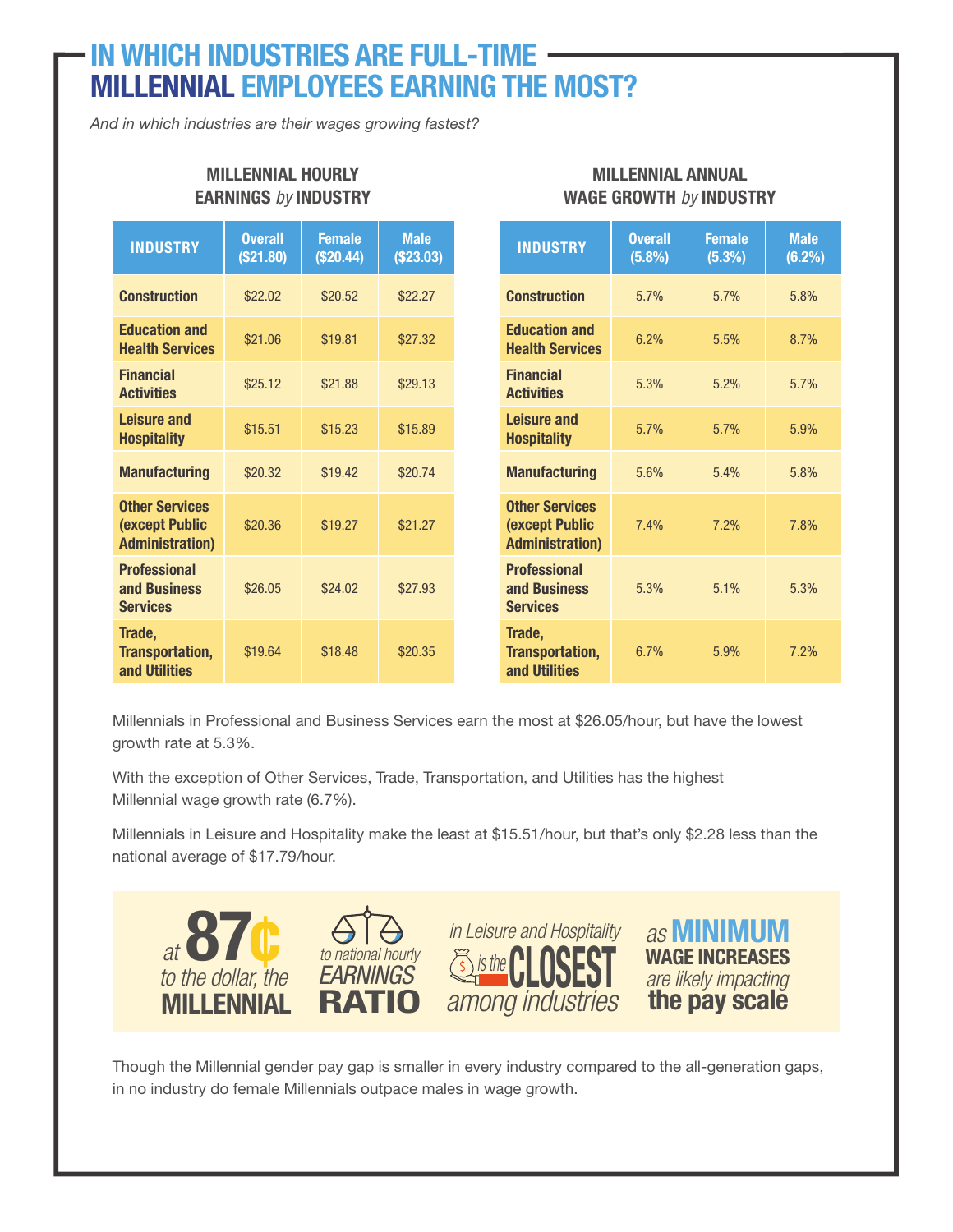# **WHAT DOES THIS MEAN?**

*Now that you have a snapshot of the geographic and industry concentration of Millennial employees, along with their wages, here are a few actionable tips for HR leaders on engaging Millennial talent in the workforce throughout their employment journey, provided by the HR experts at Paychex:*



- Listen to what Millennials are looking for in a workplace. Be transparent and clear in your expectations, too. When that communication starts from the beginning of the employment relationship, there are no surprises from either side later on.
- Be willing to offer flexible work hours, work from home/telecommuting options, casual dress days, etc. Not only will it show Millennial employees you're listening to their needs, but also that you value their thoughts and ideas.
- Don't rush, but move quickly in the recruitment process. Millennials don't like to drag out their job decisions. Be proactive and effective in your recruitment effort.



- Millennials appreciate goal-oriented feedback that is effective and personalized with a focus on results. In a generation that values being part of a company culture and working toward organizational goals, you can build excitement by tying those to performance expectations.
- Offer meaningful work opportunities. Millennials seek to be effective and impactful in their roles. As the job allows, let them work on projects that they are passionate about that also impact results.
- Foster connections. Whether through a mentor, their colleagues, or the company as a whole, Millennials want to feel connected to their organization. Feeling like they have a stake in the game and that their voice is heard can help keep them engaged.

# **GROWING MILLENNIAL TALENT**

- Provide Millennials with opportunities for development, whether a special project, exposure to other departments, or classes/training outside of the workplace. Provide tangible opportunities that will naturally elevate them to the next level.
- Give Millennials the confidence needed to advance their performance and careers. By blending their passions with the company's goals, you can mold them to fit well within the organization without taking away their identity.
- Ask them early on about their career aspirations, develop a plan to help them get there, and regularly monitor progress toward those milestones.